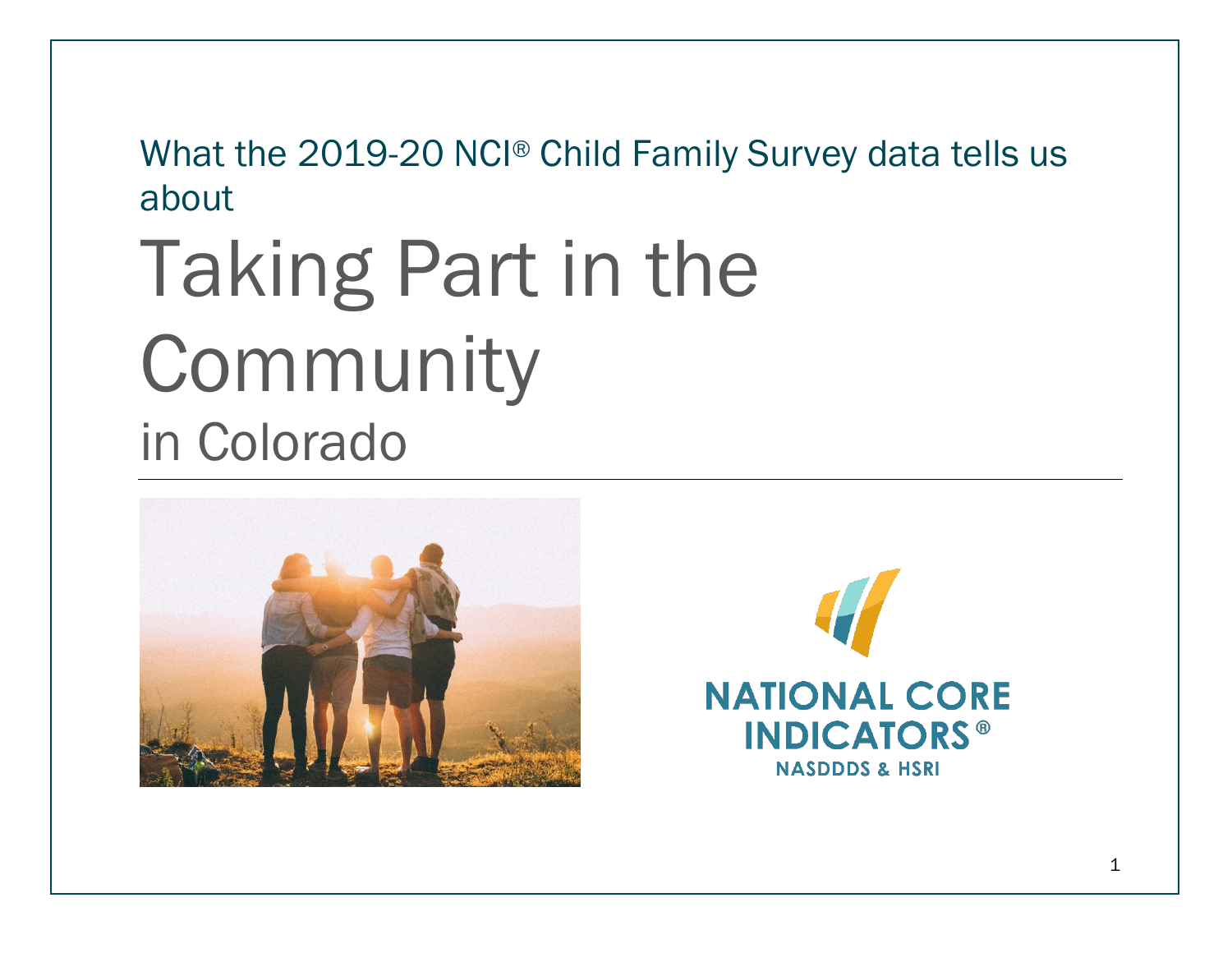#### This report tells us about:

- What NCI tells us about community participation
- Why this is important
- Where to find out more about service planning in Colorado

### What is NCI?

Each year, NCI asks people with intellectual and developmental disabilities (IDD) and their families how they feel about their lives and the services they get. NCI uses surveys so that the same questions can be asked to people in all NCI states.

### Who answered questions to this survey?

Questions for this survey are answered by a person who lives in the same house as a child who is getting services from the state. Most of the time, a parent answers these questions. Sometimes a sibling or someone who lives with the child and knows them well answers these questions.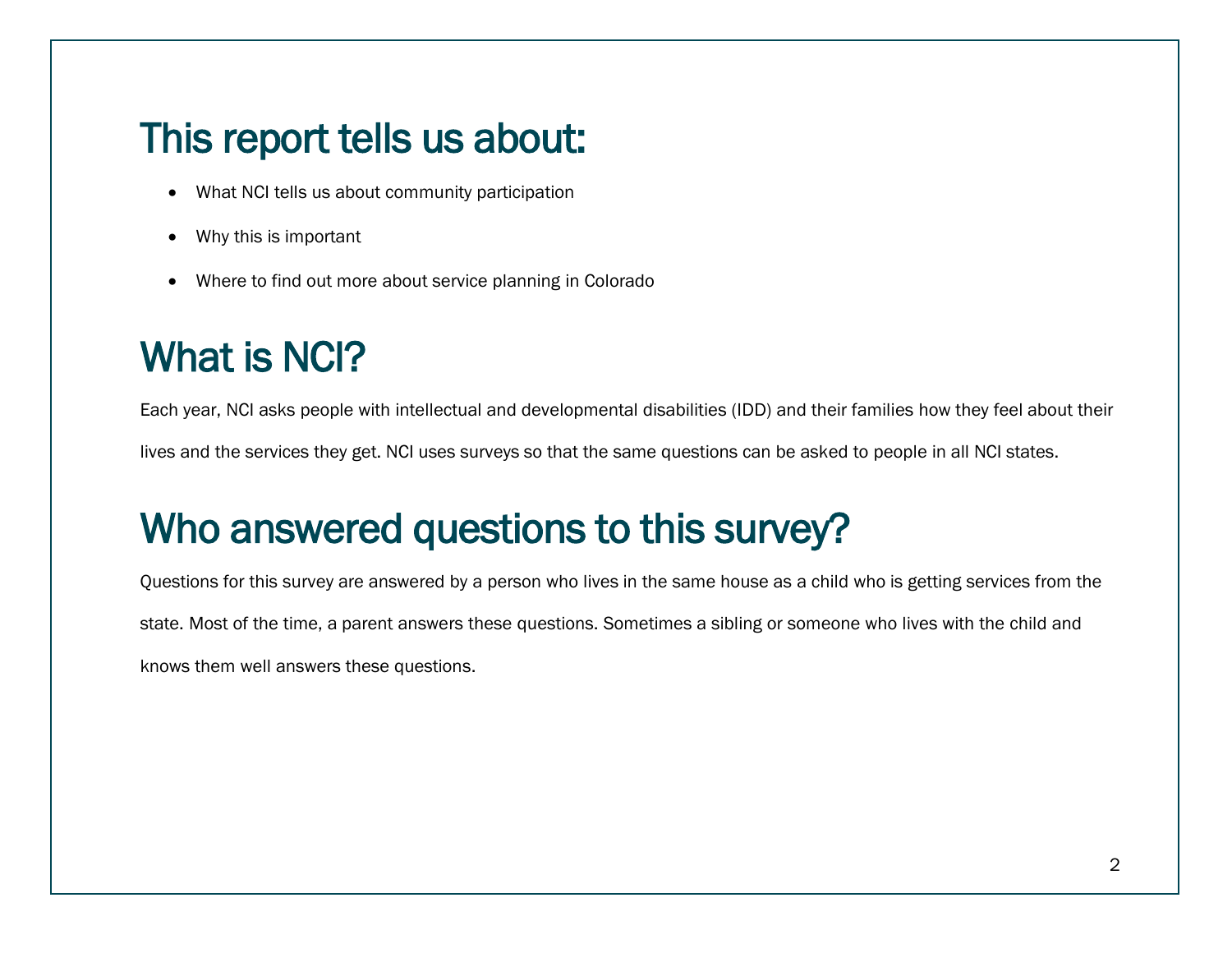#### How are data shown in this report?

NCI asks questions about planning services and supports for children who get services from the state. In this report we see how family members of children getting services answered questions about taking part in the community.

- In this report when we say "you" we mean the person who is answering the question (most of the time, a parent).
- In this report, when we say "child" we mean the child who is getting services from the state.

This report includes Colorado's Child and Family Survey data compared to the weighted NCI Average. State outcomes that are statistically significantly higher or lower than the NCI Average are indicated with an arrow:

- 1. Outcomes where the state is significantly above the NCI average are denoted with an up arrow ▲
- 2. Outcomes where the state is significantly below the NCI average are denoted with a down arrow ▼

Significance is taken a .01 and account for effect size. For more information about significance testing and effect sized, please see the Methodology section of the National report: [https://www.nationalcoreindicators.org/upload/core-](https://www.nationalcoreindicators.org/upload/core-indicators/2019-20_CFS_National_Report.pdf)

indicators/2019-20 CFS National Report.pdf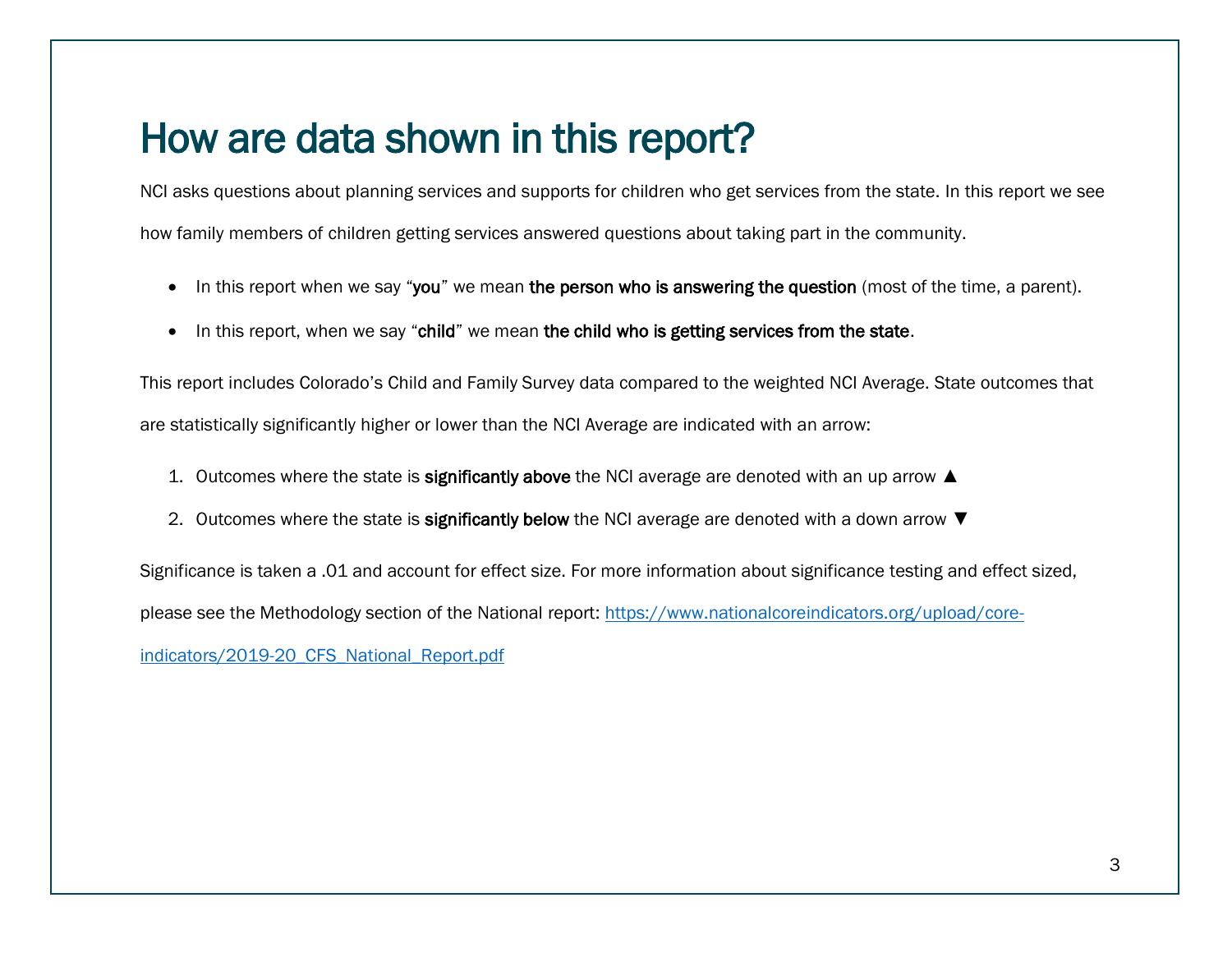We use words and figures to show the number of yes and no answers we got. Some of our survey questions have more than a yes or no answer. They ask people to pick: "always," "usually," "sometimes," or "seldom/never." For this report, we count all "always" answers as yes. All others we count as no.

We round percentages to the nearest ten percent. To round, we look at the last digit in a number. If the digit is 5 or more, we "round up" to the next highest number with a zero. If the digit is 4 or less, we "round down" to the next lowest number with a zero.



For example:

If 87% of people say they have friends, we "round up" to 90%.

If 12% of people say they take part in any family-to-family networks, we "round down" to 10%.

This report can help people talk about services and supports. If you want more information, you can look up the full report at:

[http://www.nationalcoreindicators.org](http://www.nationalcoreindicators.org/)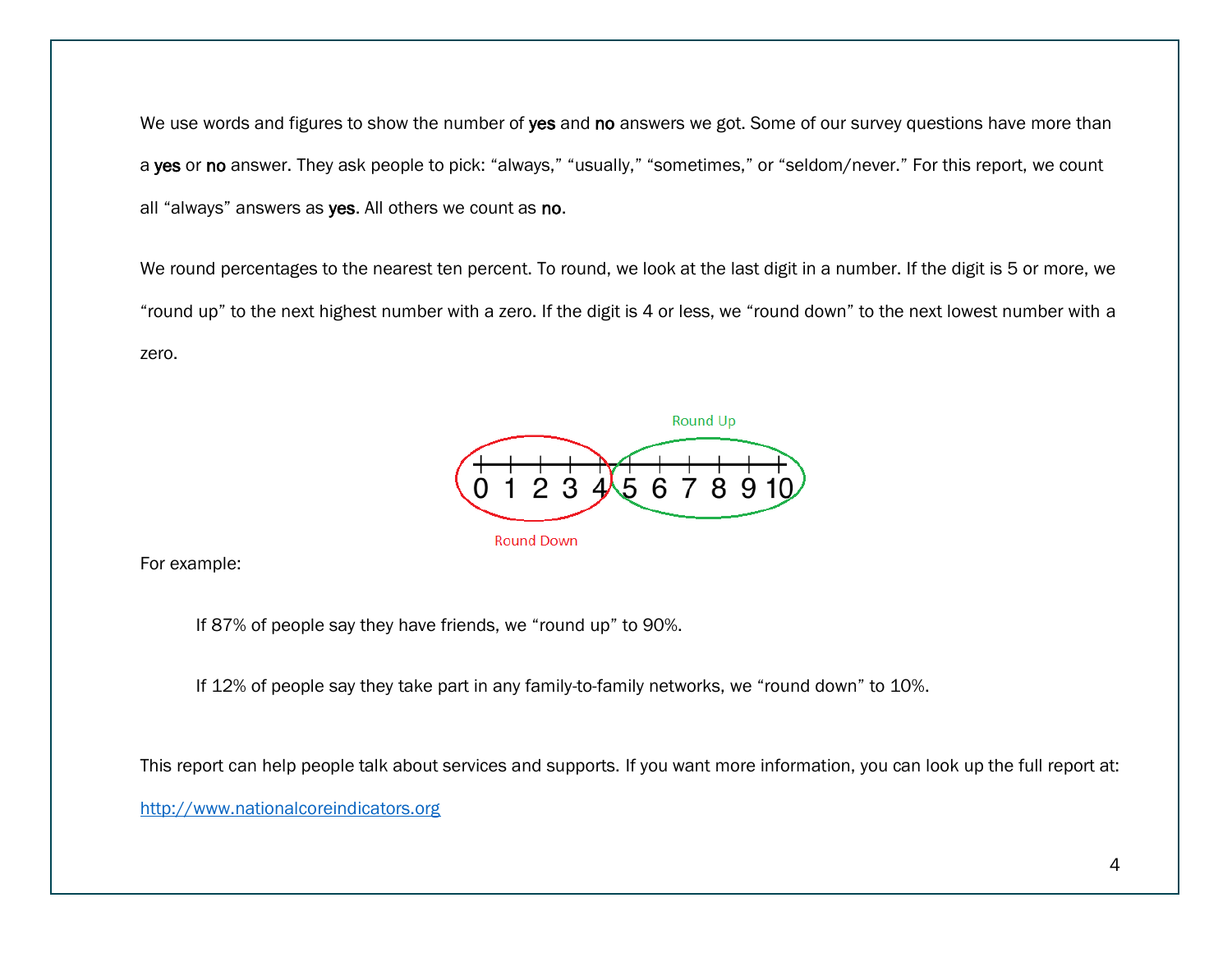

#### Making Connections - Why Is This Important

Most of the children with IDD who get services and supports live with their families. The Child Family Survey provides a way for these families to comment on whether their family and their child with IDD are being supported to participate in their communities. Family caregivers need to be supported to ensure that their children can take part in their communities like other children. Having friends can help children to make connections and to be included. To make sure that children with IDD as well as their families participate in their communities, we need to understand any barriers that they encounter like lack of transportation or because of the cost. Feedback from families on these issues can be shared with state officials (like a governor or mayor) in order to inform policy making and to improve the options for community engagement.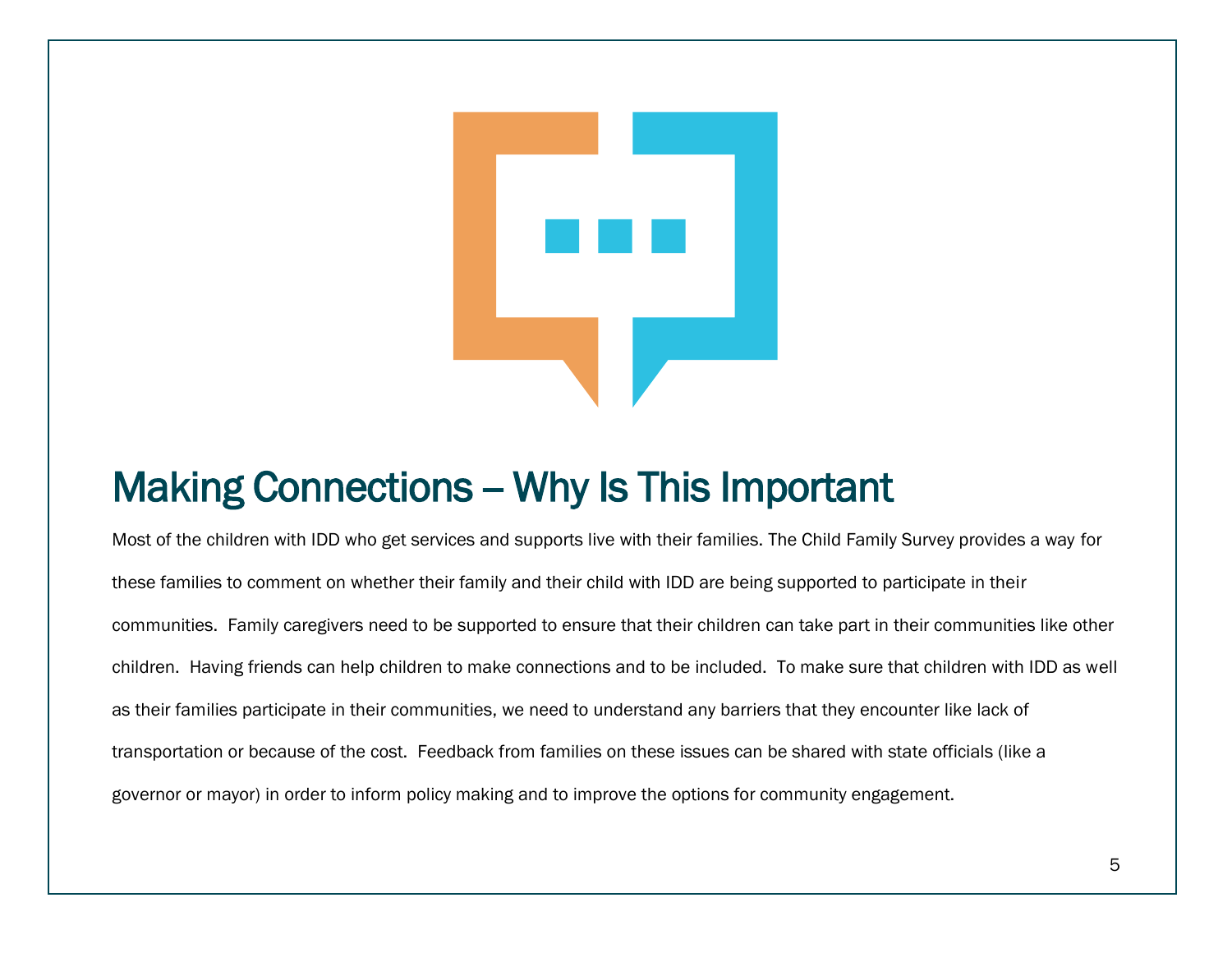#### . Going Out

People go out in their community to do many things, like go to the movies, concerts, play sports and see friends. When we ask about community, we mean the places where people go out around their home. Places like parks, restaurants, or places of worship. NCI asks if children spend time with other children who do not have DD with and if they do things in their community.

Reminder:

- When we say "you" we mean the person who is answering the question (most of the time, a parent).
- When we say "child" we mean the person who is getting services from the state.

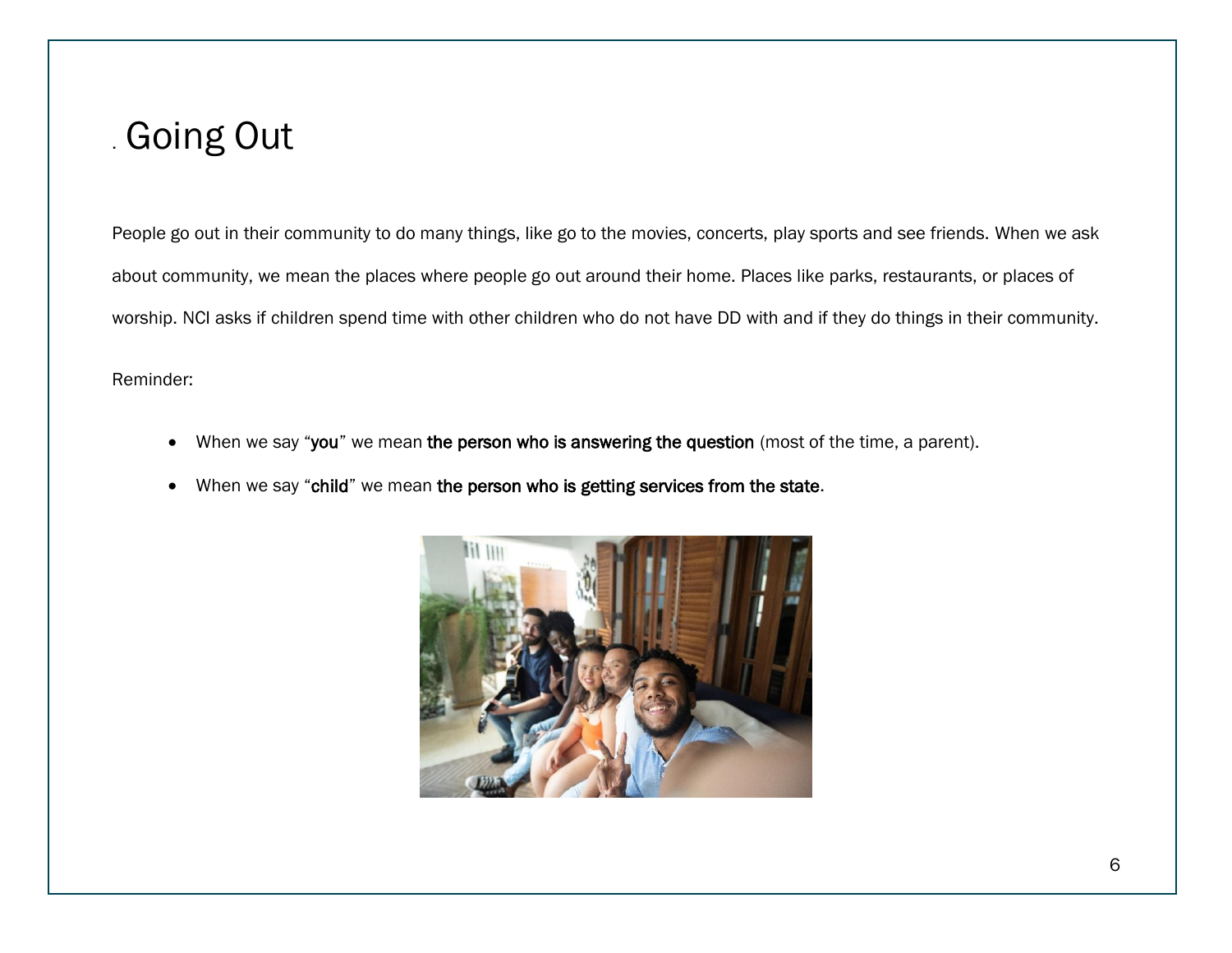Does your child spend time with children who do not have developmental disabilities?





NCI tells us **9** out of every **10** people said **their child spends time with children who do not have developmental disabilities.**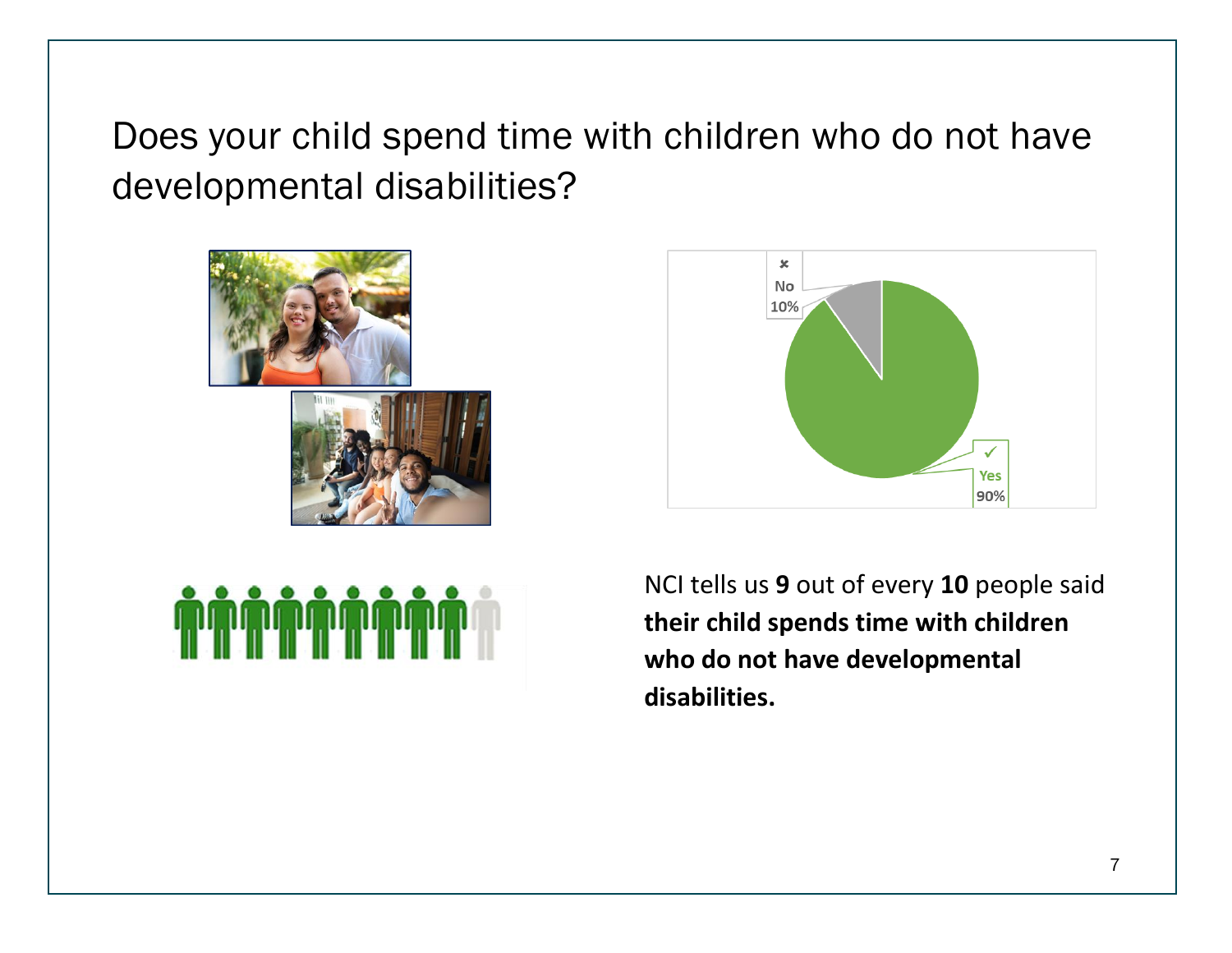#### What makes it hard for people to do things in the community?

Some people are not always able to do things they want in the community, things like going to the movies, going to concerts or

spending time with friends. NCI asks people what makes it hard to do things in the community when they want to.

Reminder:

- When we say "you" we mean the person who is answering the question (most of the time, a parent).
- When we say "child" we mean the child who is getting services from the state.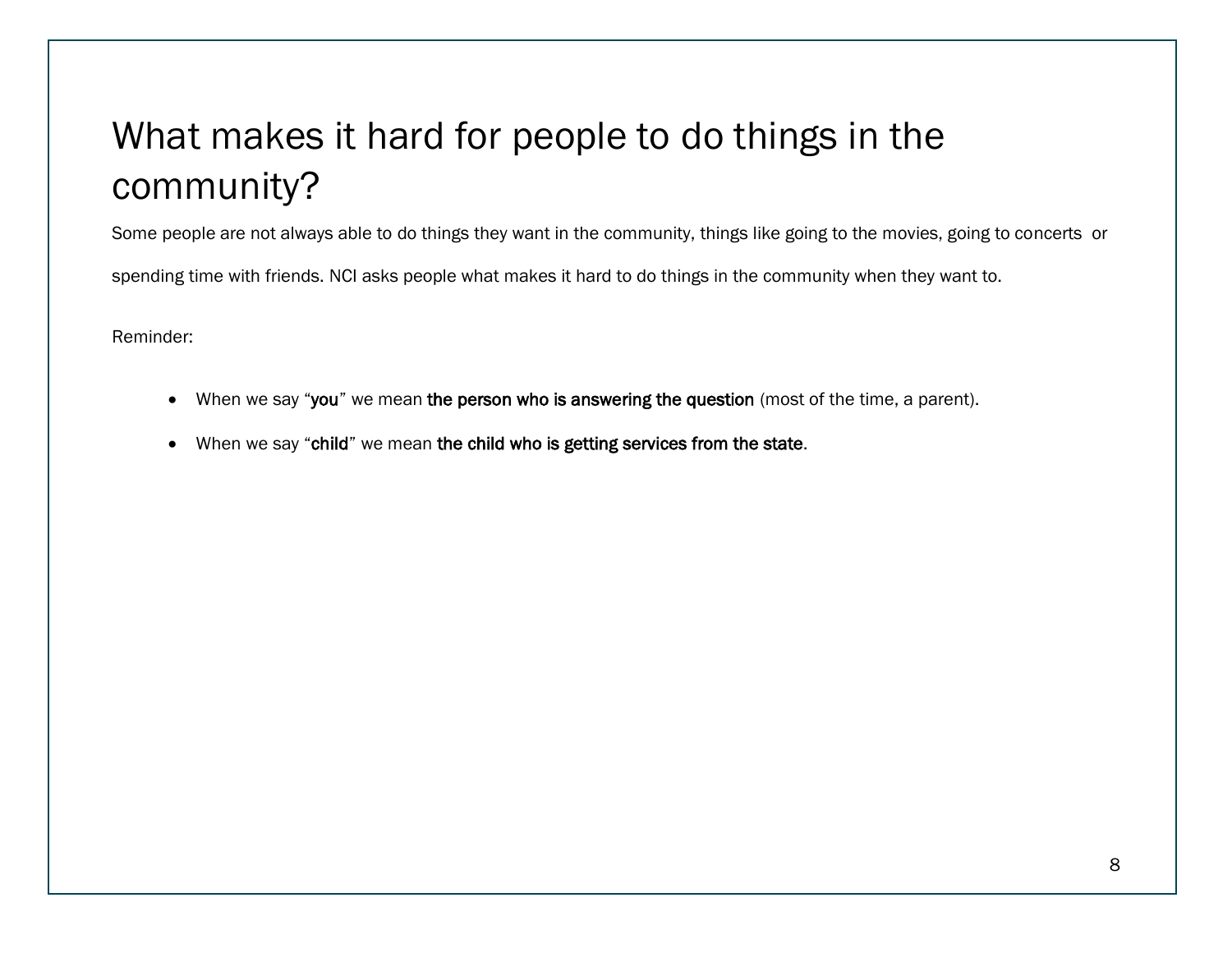If it's hard for your child to do things in the community, is it because of transportation?





NCI tells us **1** out of every **10** people said **not having enough transportation makes it hard for their child to do things in the community.**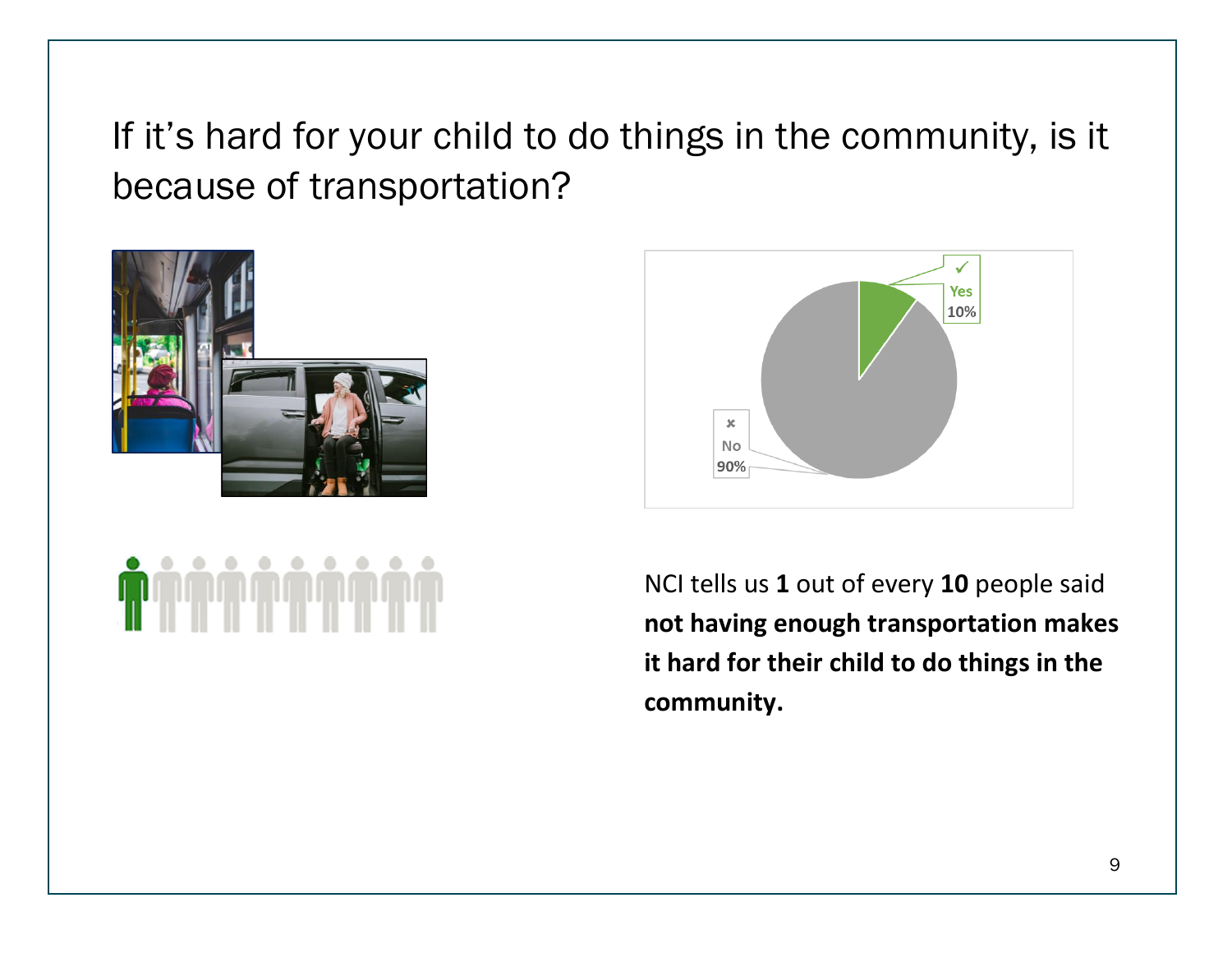If it's hard for your child to do things in the community, is it because of the cost?







NCI tells us **3** out of every **10** people said **cost makes it hard for their child to do things in the community.**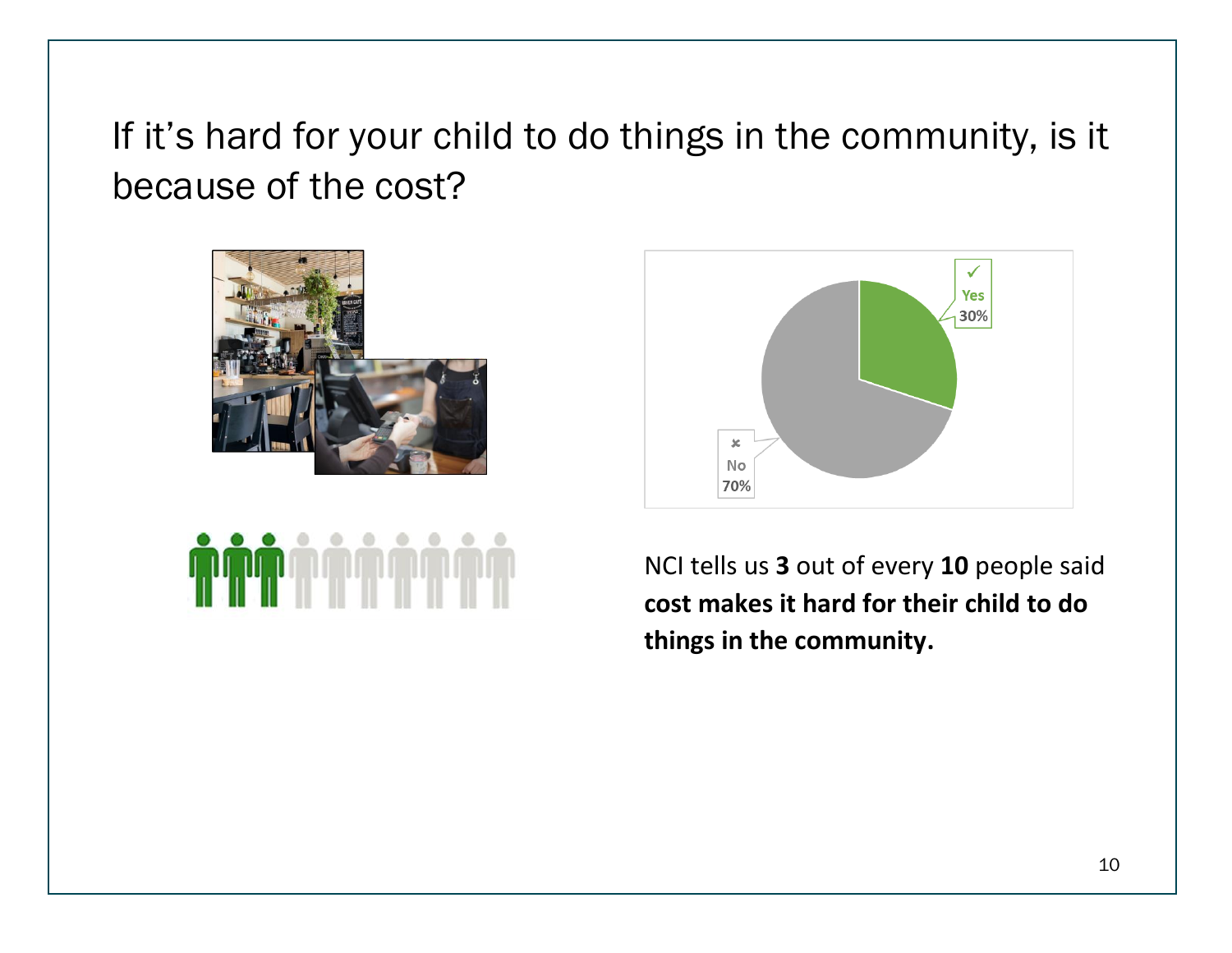If it's hard for your child to do things in the community, is it because of there are not enough support staff?





NCI tells us **4** out of every **10** people said **not having enough support staff makes it hard for their child to do things in the community.**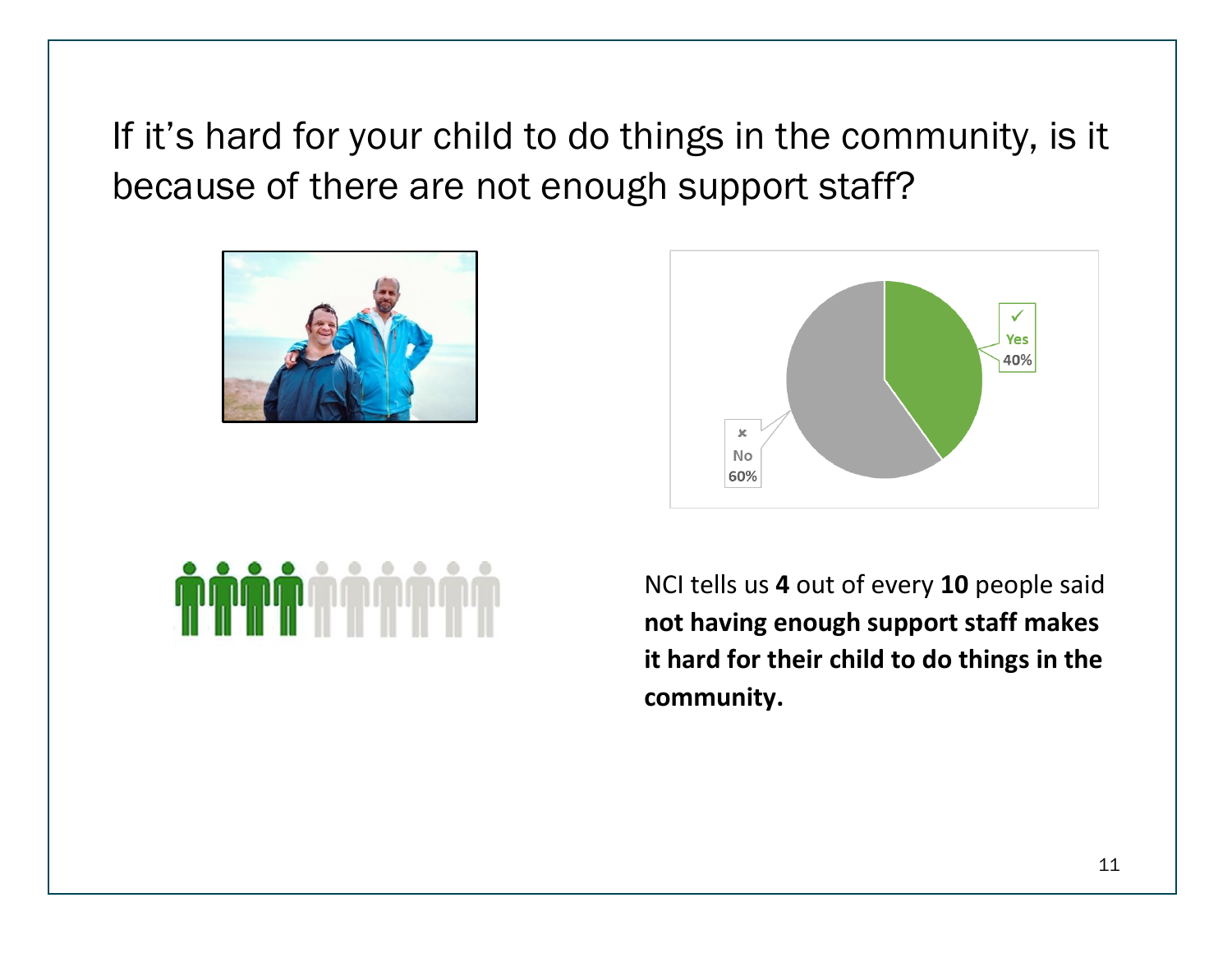If it's hard for your child to do things in the community, is it because of stigma (other people acting badly or negatively toward your family member)?







NCI tells us **4** out of every **10** people said **stigma makes it hard for their child to do things in the community.**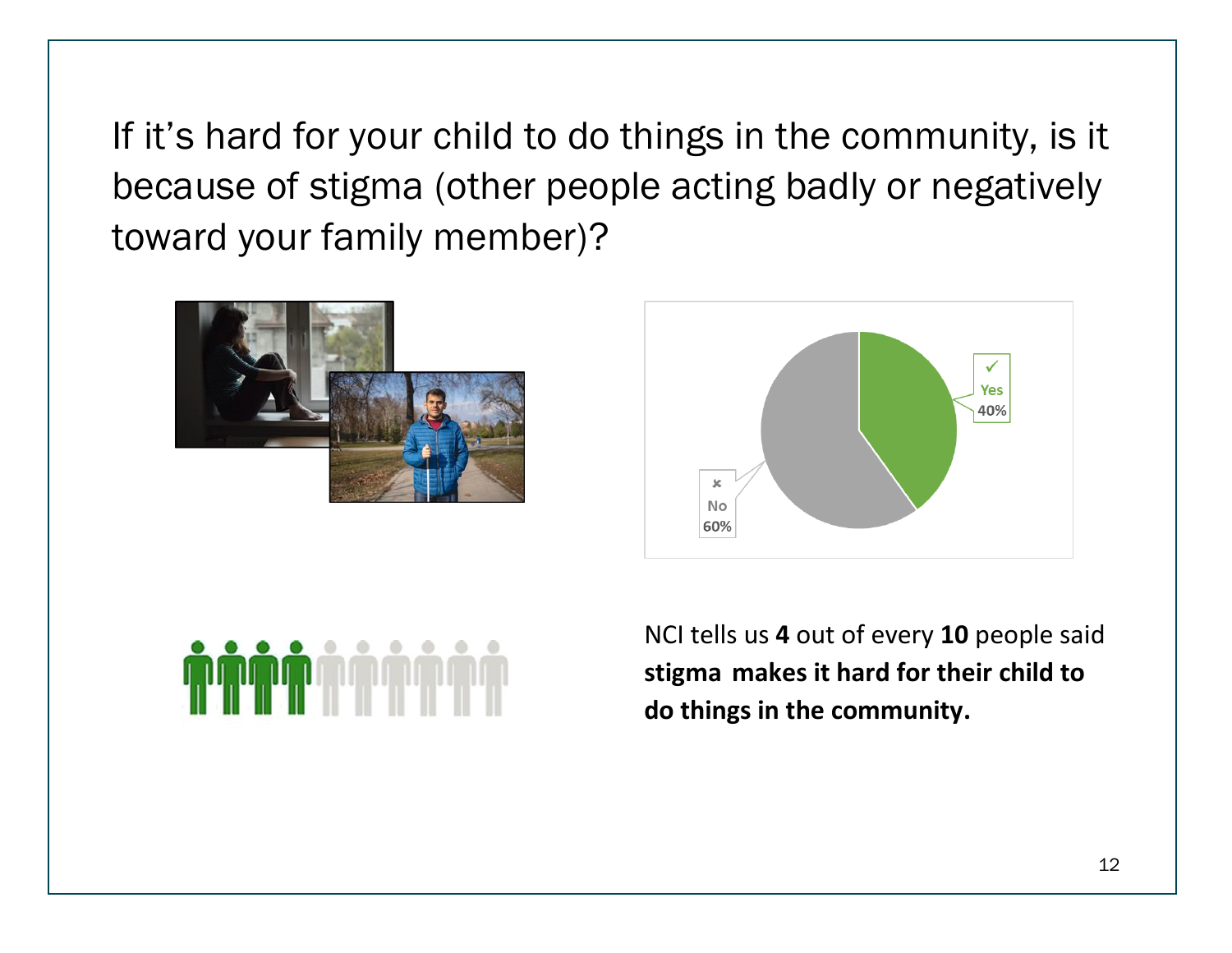Are there other things that make it hard for your child do things in the community?







NCI tells us **5** out of every **10** people said **there are other things that make it hard for their child to do things in the community.**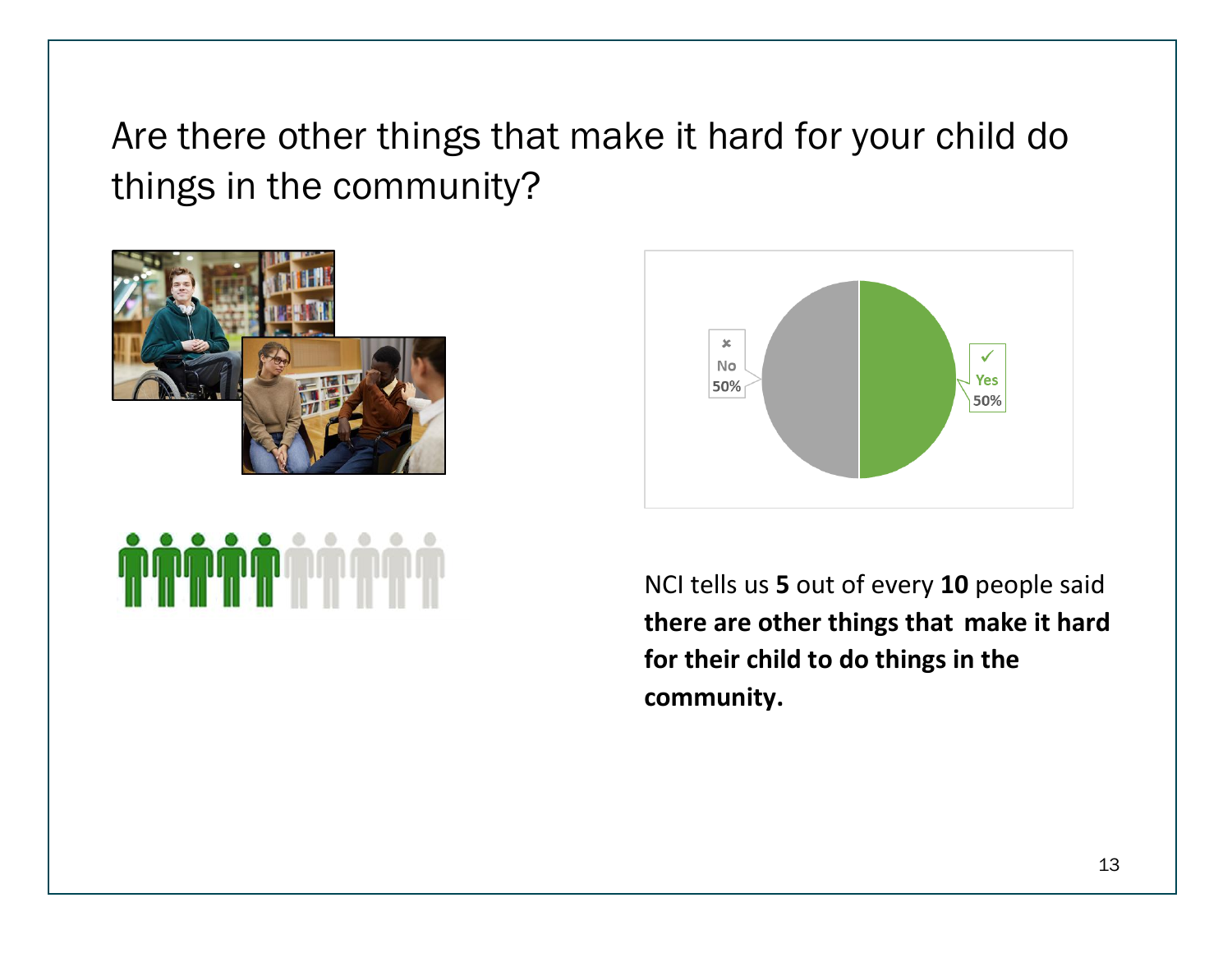#### Community Resources

Many people get help from staff in their home, at their day program and at work. Some families can also get help from people in

their community. NCI asks if families get help from people in their community

Reminder:

- When we say "you" we mean the person who is answering the question (most of the time, a parent).
- When we say "child" we mean the child who is getting services from the state.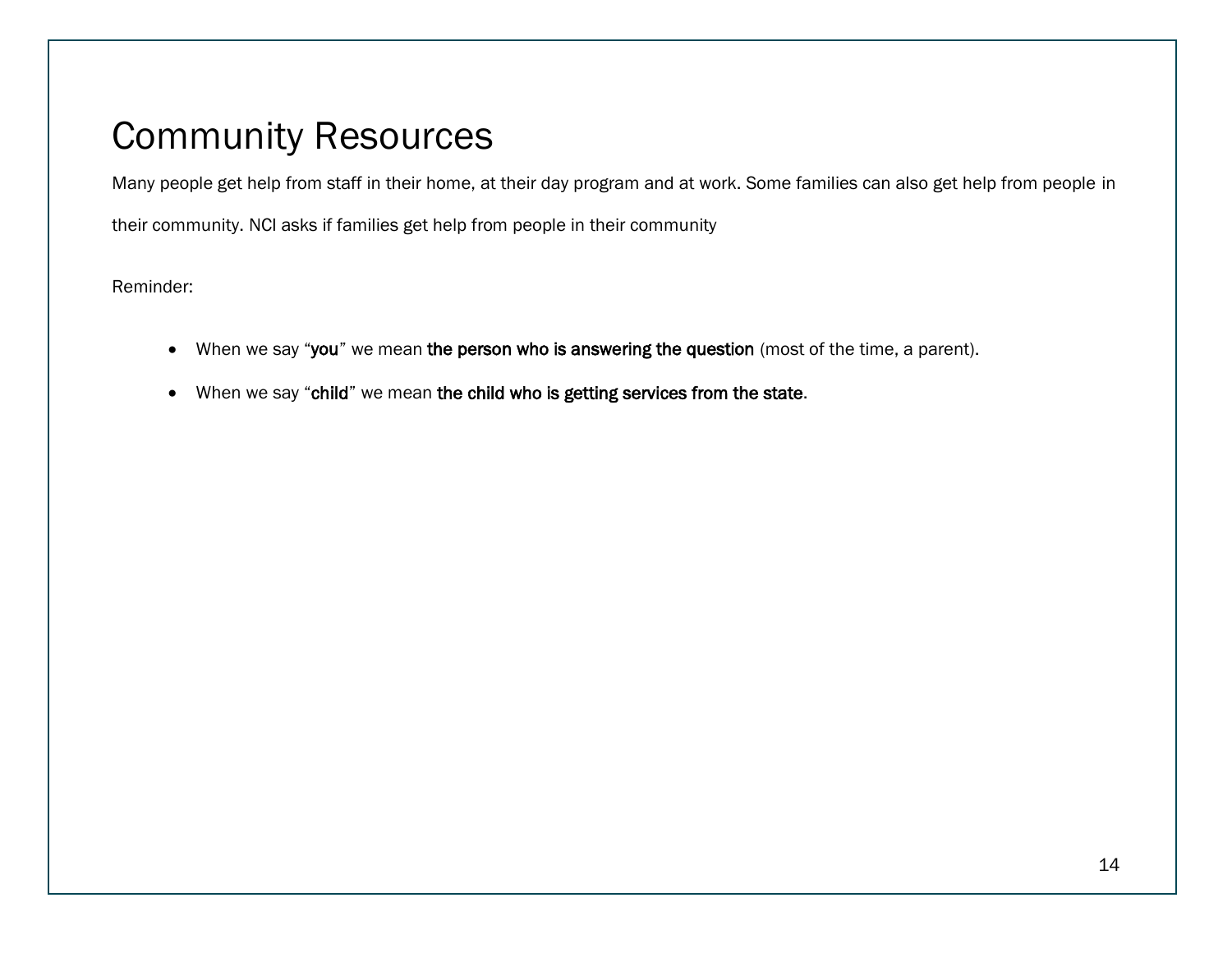Are there supports in your community that your family can use that your family does not get from the I/DD agency? Supports are things like public transportation, recreational programs or community groups.





NCI tells us **8** out of every **10** people said **that there are there supports in their community that their family can use that their family does not get from the I/DD agency**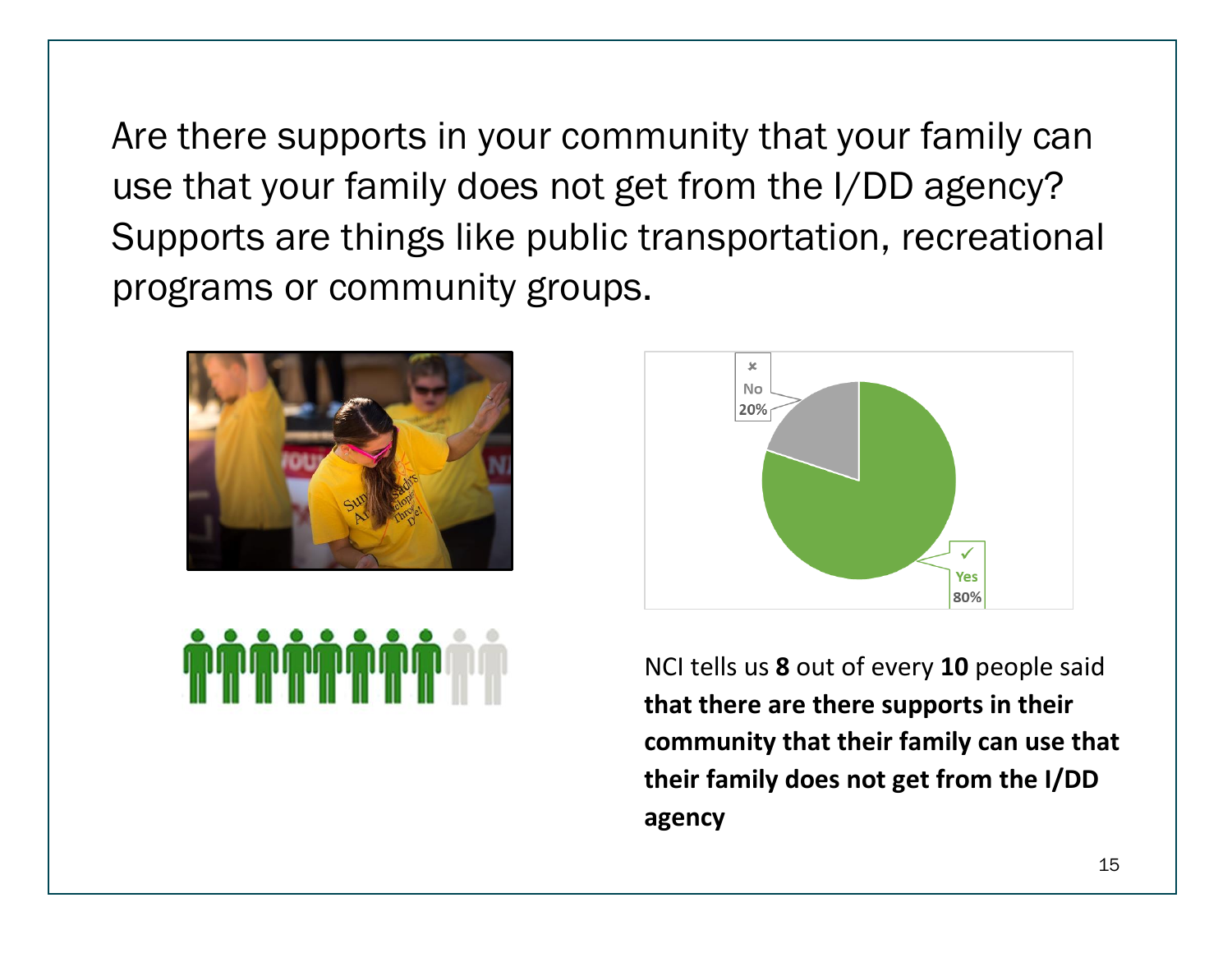Does your family take part in any family-to-family networks? Family-to-family networks are groups like Parent to Parent and sibling groups, where people who have a family member with a disability share information.





NCI tells us **3** out of every **10** people said **that their family takes part in family-tofamily networks.**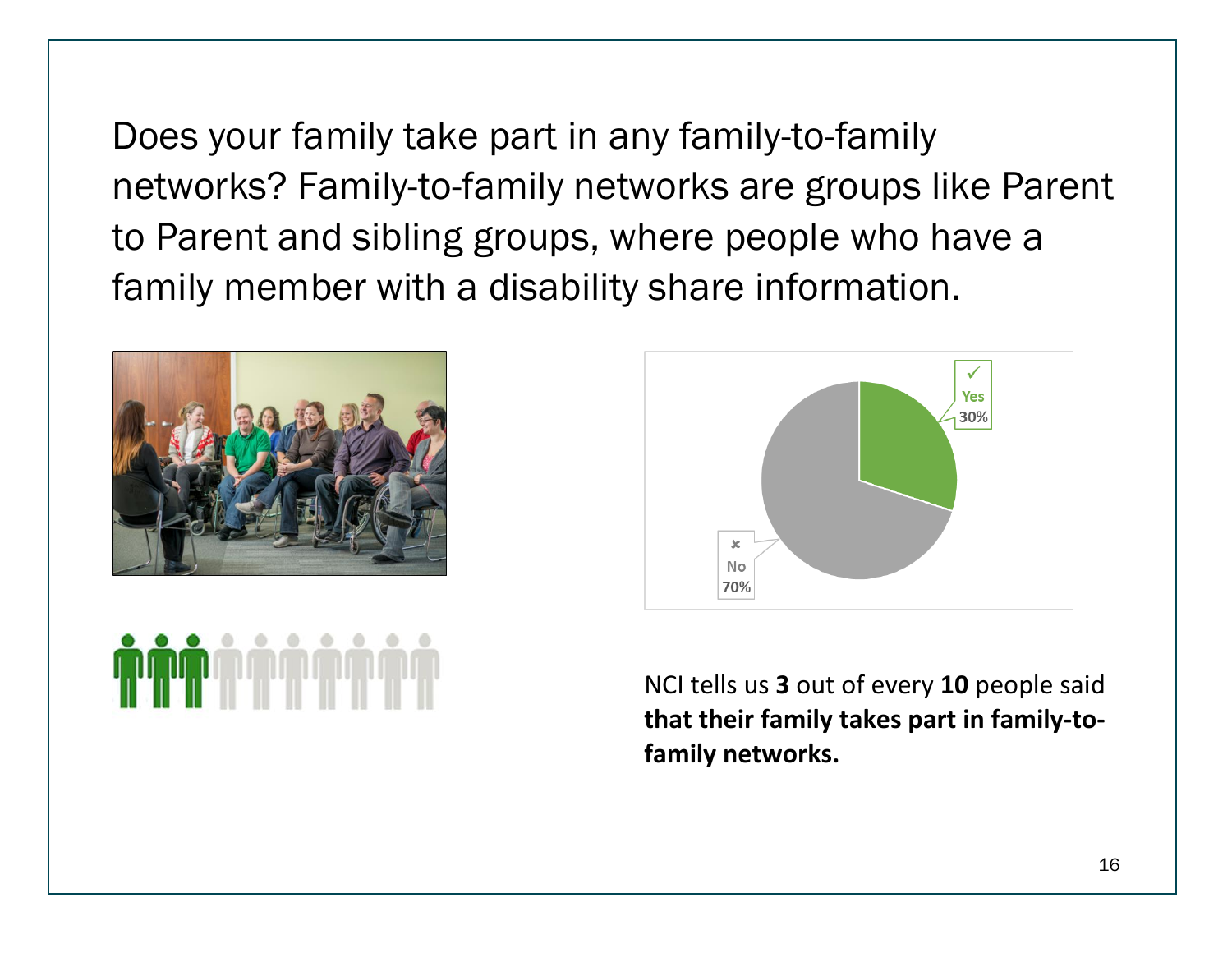# What Did Family of Children with Disabilities in CO Say?

85% Their child has friends other than paid support workers or family

 $11\%$  If it's hard for their child to do things in the community, is it because of transportation

28% If it's hard for their child to do things in the community, is it because of the cost

40% If it's hard for their child to do things in the community, is it because of there are not enough support staff

36% If it's hard for their child to do things in the community, is it because of stigma (other people acting badly or negatively toward your family member)

 $51\%$  If it's hard for their child to do things in the community, is it because of other things

81% There are supports in the community that their family can use that they family do not get from the IDD Agency

26% Family takes part in any family-to-family networks